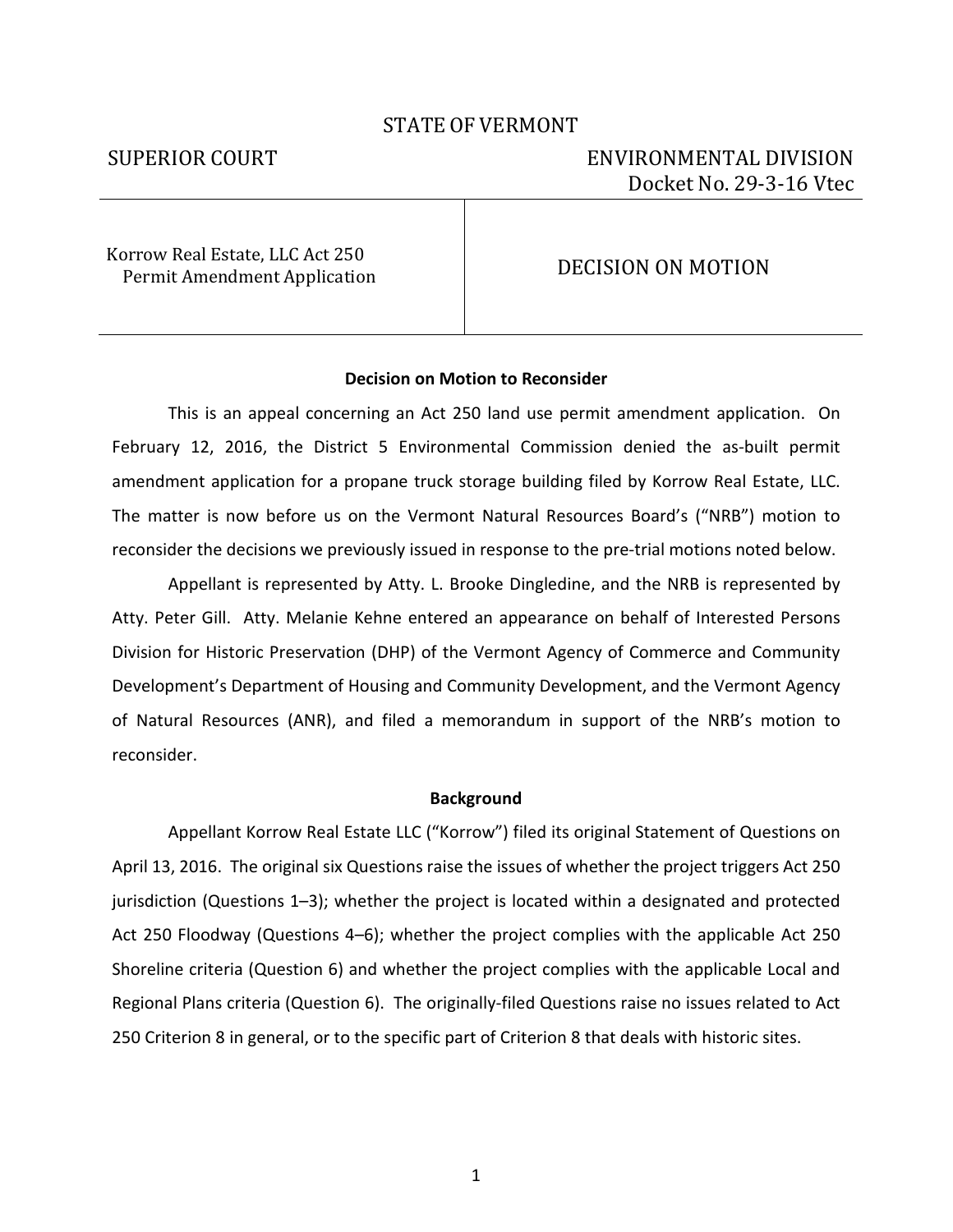The Court held a pretrial conference on May 9, 2016, issued its initial Scheduling Order on June 10, 2016, and amended that Scheduling Order on July 28, 2016 by extending the pretrial motion deadline.

NRB sent discovery requests to Korrow on June 29, 2016, well before the September 30, 2016 scheduling deadline, and Korrow sent timely responses to these requests. The discovery requests did not touch on Criterion 8, because that criterion was not raised in the Statement of Questions. After engaging in discovery, NRB filed a motion for partial summary judgment on Questions 1–3 on August 25, 2016. Korrow did not respond to the motion, but subsequently filed a motion to voluntarily dismiss Questions 1–3, which we granted. NRB asserts that because these Questions were dismissed, it did not disclose any expert witnesses, and the deadline for such disclosure passed on October 31, 2016. NRB further asserts that it did not file trial unavailability dates with the Court based on representations that Korrow intended to move to voluntarily dismiss the remaining Questions: Questions 4–6.

Korrow filed a motion to dismiss Questions 4–6 on November 14, 2016. The motion also asked to amend the Statement of Questions by adding one new question (Question 7) related to the part of Criterion 8 that addresses historic sites, specifically in relation to the preservation of a barn on the project site. We granted that motion by Entry Order the following day. NRB subsequently filed this motion to reconsider, and ANR and DHP jointly filed a memorandum in support of that motion. In its response to the motion to reconsider, Korrow clarifies that its offer to voluntarily dismiss Questions 4–6 is conditioned on the addition of Question 7, and that if Question 7 is not added, it wishes to withdraw its voluntarily dismissal of Questions 4–6.

#### **Discussion**

Civil Rule 59(e) "codifie[s our] inherent power to open and correct, modify, or vacate [our prior] judgments." In re SP Land Co., LLC, 2011 VT 104, ¶ 16, 190 Vt. 418 (quoting Drumheller v. Drumheller, 2009 VT 23, ¶ 28, 185 Vt. 417). The Rule allows us "considerable discretion" in considering such a motion. Id.

Having read the representations set out by NRB in its motion to reconsider, some of which appear to be at odds with representations made by Korrow in its motion to amend, and because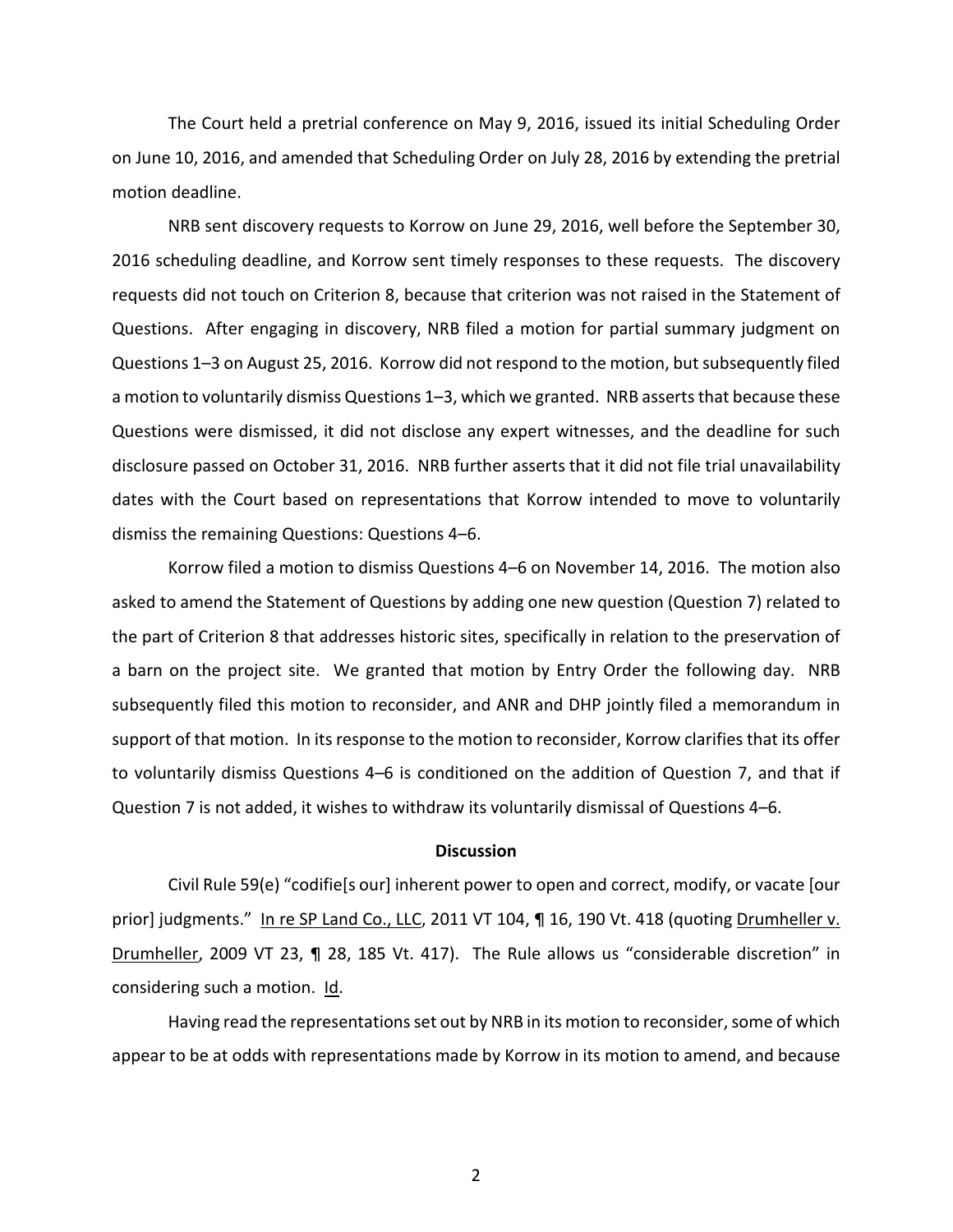the NRB did not have an opportunity to respond to the motion to amend before we ruled on it,<sup>1</sup> we have decided to reconsider our November 15, 2016 Entry Order.

A Statement of Questions "functions as a cross between a complaint filed before the Civil Division and a statement of issues filed before the Vermont Supreme Court." In re Conlon CU Permit, No. 2-1-12 Vtec, slip op at 1 (Vt. Super. Ct Envtl. Div. May 10, 2012) (Durkin, J.) (citation omitted). Like a civil complaint, it puts other parties on notice of the issues to be decided during litigation; like a supreme court appeal, it also limits the scope of issues to be addressed. Id.

Like motions to amend complaints pursuant to V.R.C.P. 15, we generally take a liberal view to granting a motion to amend a Statement of Questions. Buchwald Home Occupation CU Permit, No. 181-12-13 Vtec, slip op. at 2 (Vt. Super. Ct. Envtl. Div. Apr. 1, 2014) (Walsh, J.). In doing so, we will consider "whether there has been undue delay or bad faith by the moving party, whether the amendment will prejudice other parties, and whether the amendment is futile." Id. (citing Colby v. Umbrella, Inc., 2008 VT 20, ¶ 4, 184 Vt. 1<sup>2</sup>). We may deny a motion on grounds of prejudice, "for example, where a motion to amend [is] submitted after trial, after a statement of questions [has] already been amended, or after a motion for summary judgment [has been] denied." In re All Metals Recycling, Inc. Discretionary Permit Application, No. 171-11-11 Vtec, slip op. at 10 (Vt. Super. Ct. Envtl. Div. Apr. 23, 2012) (Walsh, J.).

Despite the principal for liberally allowing amendments, the circumstances and facts presented here cause us to reconsider our prior determination and to now deny the motion to amend as to the addition of Question 7.

# **I. Undue Delay**

1

In determining whether a delay in filing a motion to amend is undue, we have in the past considered the amount of time that has passed since the litigation began, the steps that have

<sup>&</sup>lt;sup>1</sup> NRB had a right to respond to the motion pursuant to V.R.C.P. 78.

<sup>&</sup>lt;sup>2</sup> Under the civil rule, a motion to amend is generally granted, and is only to be denied in cases of "(1) undue delay; (2) bad faith; (3) futility of amendment; and (4) prejudice to the opposition party." Colby v. Umbrella, 2008 VT 20, ¶ 4, 184 Vt. 1 (quoting Perkins v. Windsor Hosp. Corp., 142 Vt. 305, 313 (1982)). Colby also discusses the reasons underlying the liberal allowance for amendments: to provide a "maximum opportunity for each claim to be decided on its merits rather than on a procedural technicality"; to provide notice of the "nature of the claim or defense"; and to "enable a party to assert matters that were overlooked or unknown to him at an earlier stage in the proceedings." Id. (quoting Bevins v. King, 143 Vt. 252, 255 (1983)).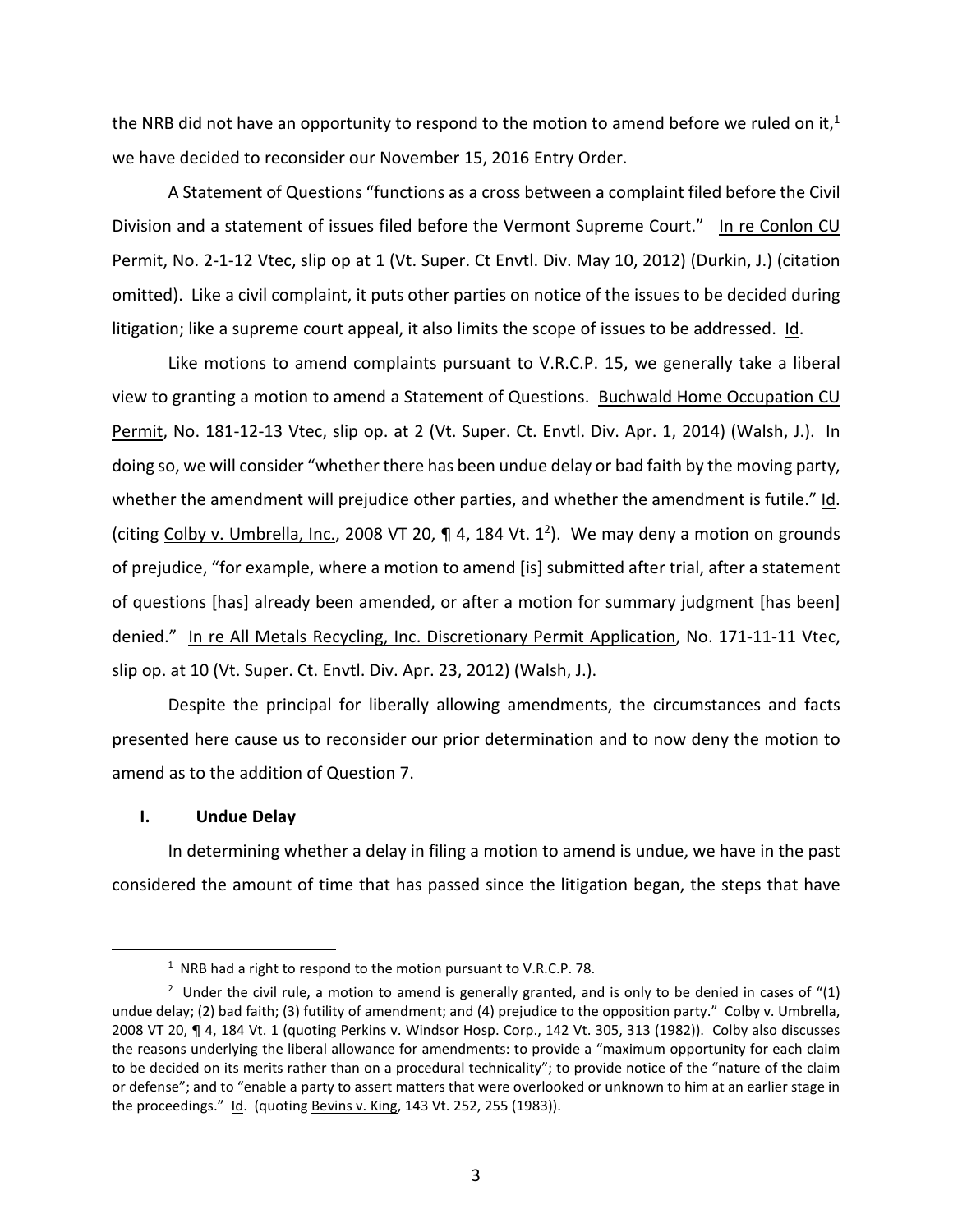been taken by the court and the parties in moving the litigation forward, and the reason for the delay.

We are more likely to grant a motion to amend a statement of questions filed "at [an] early stage of the litigation." In re Northeast Materials Group, LLC, No. 35-3-13 Vtec, slip op. at 1 (Vt. Envtl. Ct. Jul. 2, 2013) (Walsh, J.) (concluding no undue delay where motion to amend was filed less than three months after notice of appeal). We may also grant a motion to amend that is filed, as in this case, later in the litigation, provided that the moving party has "a reasonable explanation for the delay." E.g. In re Huntington Remodeling Application, No. 210-10-07 Vtec, slip op. at 4–5 (Vt. Envtl. Ct. Nov. 5, 2008) (Durkin, J.) (granting motion filed seven months after original Statement of Questions, in part because of moving party's reasonable explanation).

Here, as in **Huntington**, the motion has been filed later in the proceedings, seven months after the original Statement of Questions. We are less inclined to grant such a motion absent a reasonable explanation.

We also look to the steps taken by the parties to move the litigation forward. For example, we are more likely to find there is no undue delay if the parties have not yet engaged in discovery. See, e.g., All Metals Recycling, No. 171-11-11 Vtec at 11 (Apr. 23, 2012) (allowing amendment in part because "no discovery has occurred"). We may even grant a motion to amend while discovery is ongoing, provided the parties will be able to incorporate the amended issue into ongoing discovery efforts. See B & M Realty Act 250 Application, No. 103-8-13 Vtec, slip op. at 2 (Vt. Super. Ct. Envtl. Div. Nov. 26, 2013) (Walsh, J.).

Here, Korrow suggests that discovery may be ongoing, or incomplete, because the NRB has not made any discovery requests regarding Questions 4–6. Our reading of the NRB's motion to reconsider, however, indicates that discovery has been completed. The NRB states in its motion that it issued its discovery requests, Korrow responded, and that the NRB later refrained from filing its unavailability dates for trial on the understanding that Korrow was going to move to dismiss Questions 4–6, which were then the only remaining Questions to be considered in this appeal. This suggests that the NRB completed all discovery it intended to carry out on all of the questions on appeal, and that it was ready to go to trial. That the parties have completed discovery suggests that allowing new legal issues into matter will likely cause undue delay.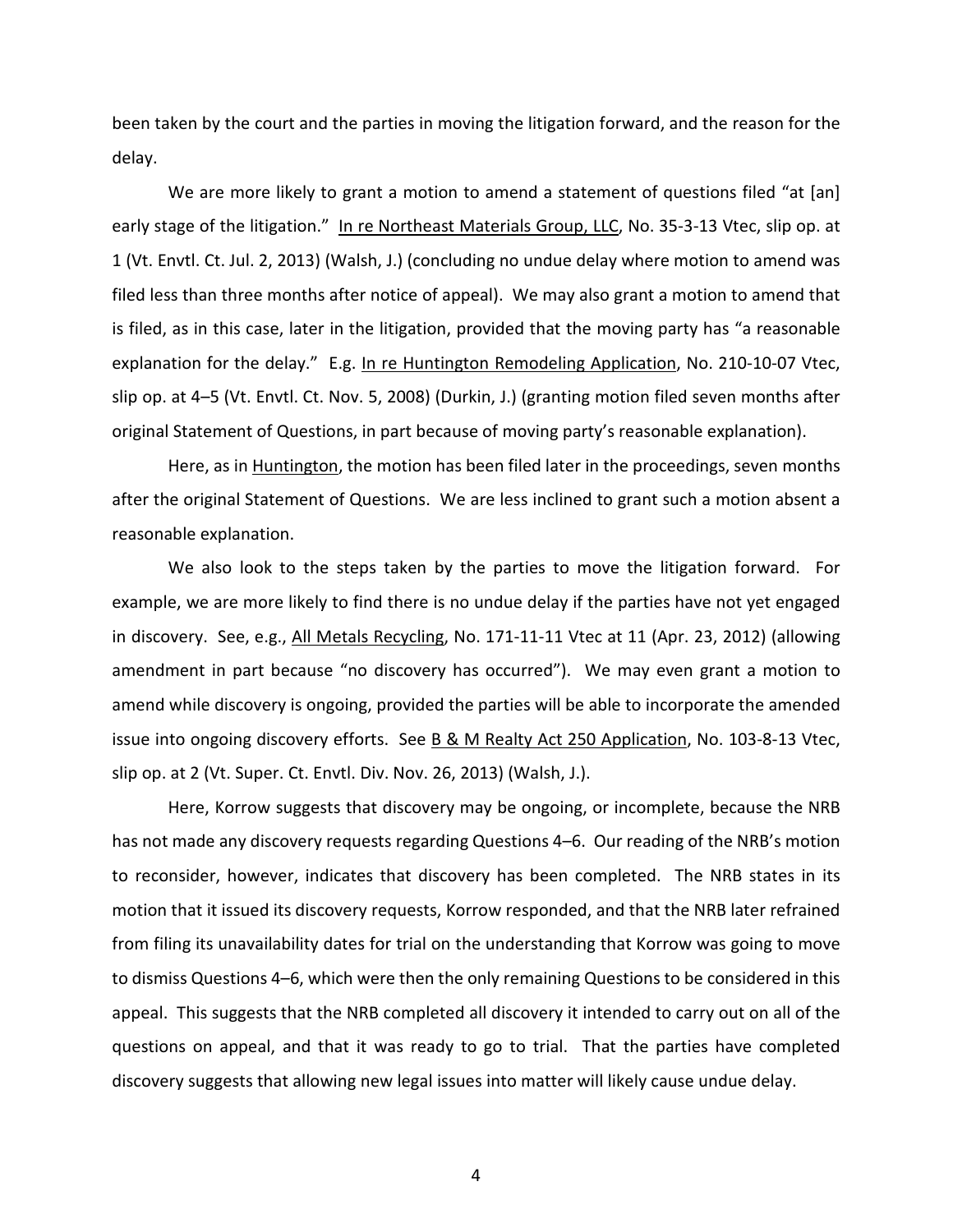A motion to amend is more likely to succeed if the parties have not yet engaged in pretrial motion practice. E.g. Appeal of Town of Fairfax, No. 45-3-03 Vtec, slip op. at 5 (Vt. Envtl. Ct. June 13, 2005) (Wright, J.) (denying motion to amend as prejudicial, in part because summary judgment motion had already been filed and ruled on);  $\underline{B}$  & M Realty, No. 103-8-13 Vtec at 2 (Nov. 26, 2013) (granting motion to amend, noting that parties still have nearly five months before reaching deadline to file pretrial motions).

Here, the parties have already engaged in pretrial motion practice. The NRB filed a partial motion for summary judgment on Questions 1–3 on August 25, 2016. Korrow subsequently filed a motion to voluntarily dismiss those Questions, and we granted both motions. That the parties have engaged in motion practice weighs against finding that the delay here is reasonable.

We will further consider steps that the Court has taken to move the litigation forward, including issuing a scheduling order. Buchwald, No. 181-12-13 Vtec at 2 (Apr. 1, 2014) (granting motion to amend in part because it was filed within the time frame for such motions established by the Court).

Here, the original Scheduling Order instructed that any pretrial motions, "except those based on circumstances that arise after the cut-off date or a motion to dismiss for lack of subject matter jurisdiction, shall be filed by August 1, 2016." Korrow's motion to amend was filed after this deadline. Korrow argues that its motion to amend falls into the Scheduling Order's allowance for pretrial motions based on newly-arising issues.

This brings us to our last, and perhaps most important, point: we may determine whether a delay is undue based on the reason for the delay. Here, Korrow submits that it only recently investigated why the barn preservation condition was included in the permit in the first place, and that investigation led it to question whether the condition is warranted. We do not believe that this justifies the delay. Korrow could have looked into why the condition was included as soon as the District Commission issued the permit on February 12, 2016. If Korrow then wanted to challenge that condition, it could have done so either before the District Commission or in its original Statement of Questions, which it filed with this Court two months after the permit was issued. Instead, Korrow has waited nine months since the permit was issued, and seven months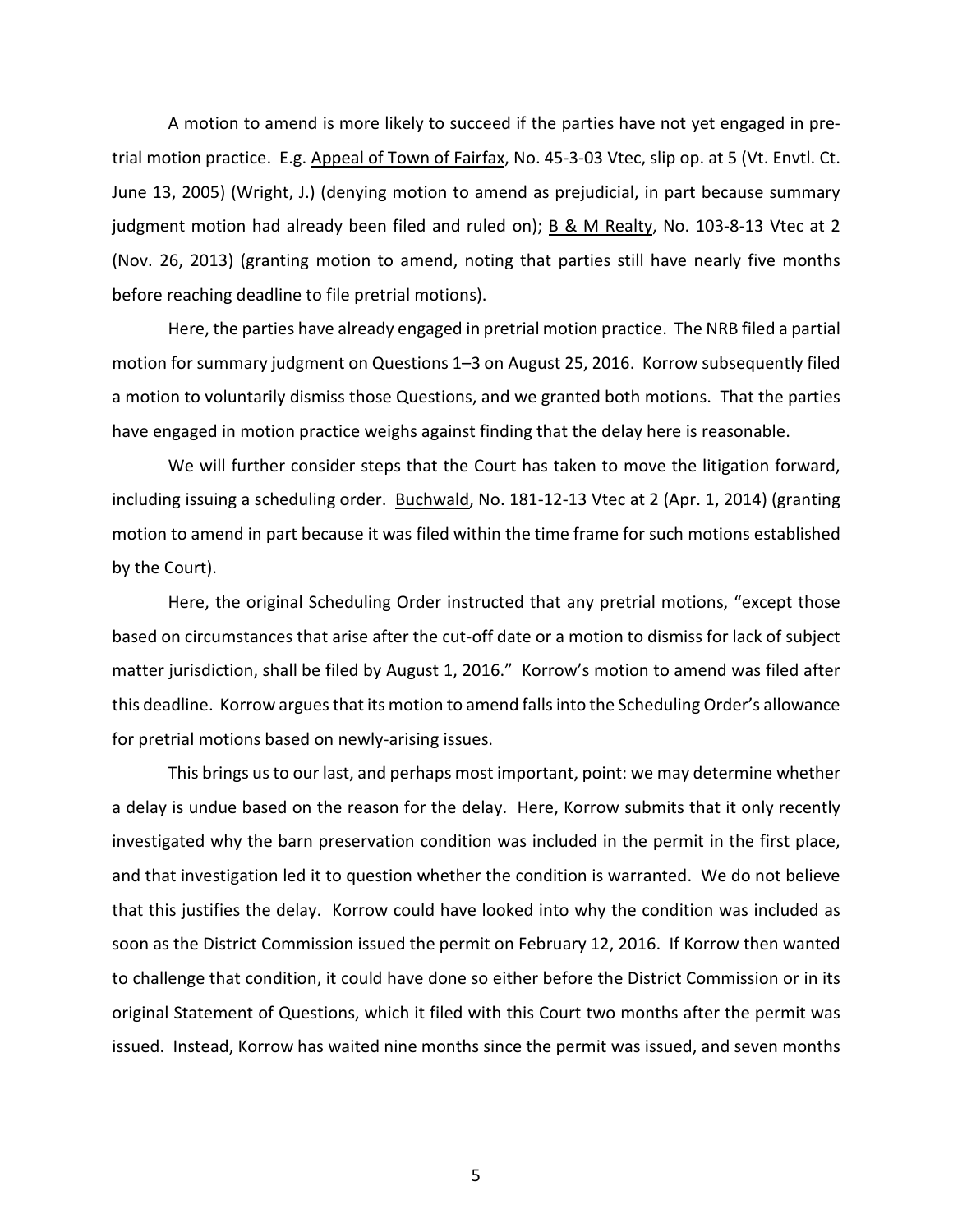since it filed the original Statement of Questions, to decide that it wants to challenge the barn preservation condition.

Because of the amount of time that has passed since this matter was appealed to this Court, because the parties have already engaged in discovery and pretrial motion practice, because the motion to amend was filed beyond the deadline set in the Scheduling Order, and because the delay was not due to any newly-discovered information or other emergent circumstance, we conclude that the delay in filing the motion to amend is undue.

### **II. Prejudice**

.

Second, we conclude that the reconsidered motion to amend must be denied on grounds of prejudice. This stems in part from the issue of undue delay described above. Granting the motion would prejudice the NRB by forcing it to go through discovery and pretrial motion practice a second time, and possibly securing an expert witness. Because less than a month remains until trial,<sup>3</sup> NRB would also be prejudiced by trying to prepare for a new issue in a short time; or, if we move the trial date back, the NRB will be prejudiced by not obtaining a speedy resolution.

Granting the motion to amend may also be prejudicial to DHP. DHP entered an appearance in this matter, after NRB informed it of Korrow's motion to amend, because proposed Question 7 raises an "issue of direct concern to DHP." DHP's Memorandum in Support of Motion to Reconsider at 1. NRB points out in its motion to reconsider that it, too, would be prejudiced by DHP's lack of involvement in this case, because NRB would have relied on DHP's expertise on historic sites to address any questions related to Criterion 8.

The prejudice that would arise if we were to allow our granting of the motion to amend to remain unchanged is due in part to the fact that the issue raised in Question 7 is not related to any of the legal issues set out in the original Statement of Questions. See Huntington Remodeling, No. 210-10-07 Vtec at 4–5 (Nov. 5, 2008) (holding that amendment would not be prejudicial, in part, because "the issues raised by [the] amended Statement of Questions are closely related to the issues raised in the initial Statement of Questions"). As the NRB points out, raising an entirely new legal issue is akin to filing a new appeal, and would in some respect return

<sup>&</sup>lt;sup>3</sup> The merits hearing was recently rescheduled, on Korrow's motion to continue, from February 9, 2017 to March 9, 2017.